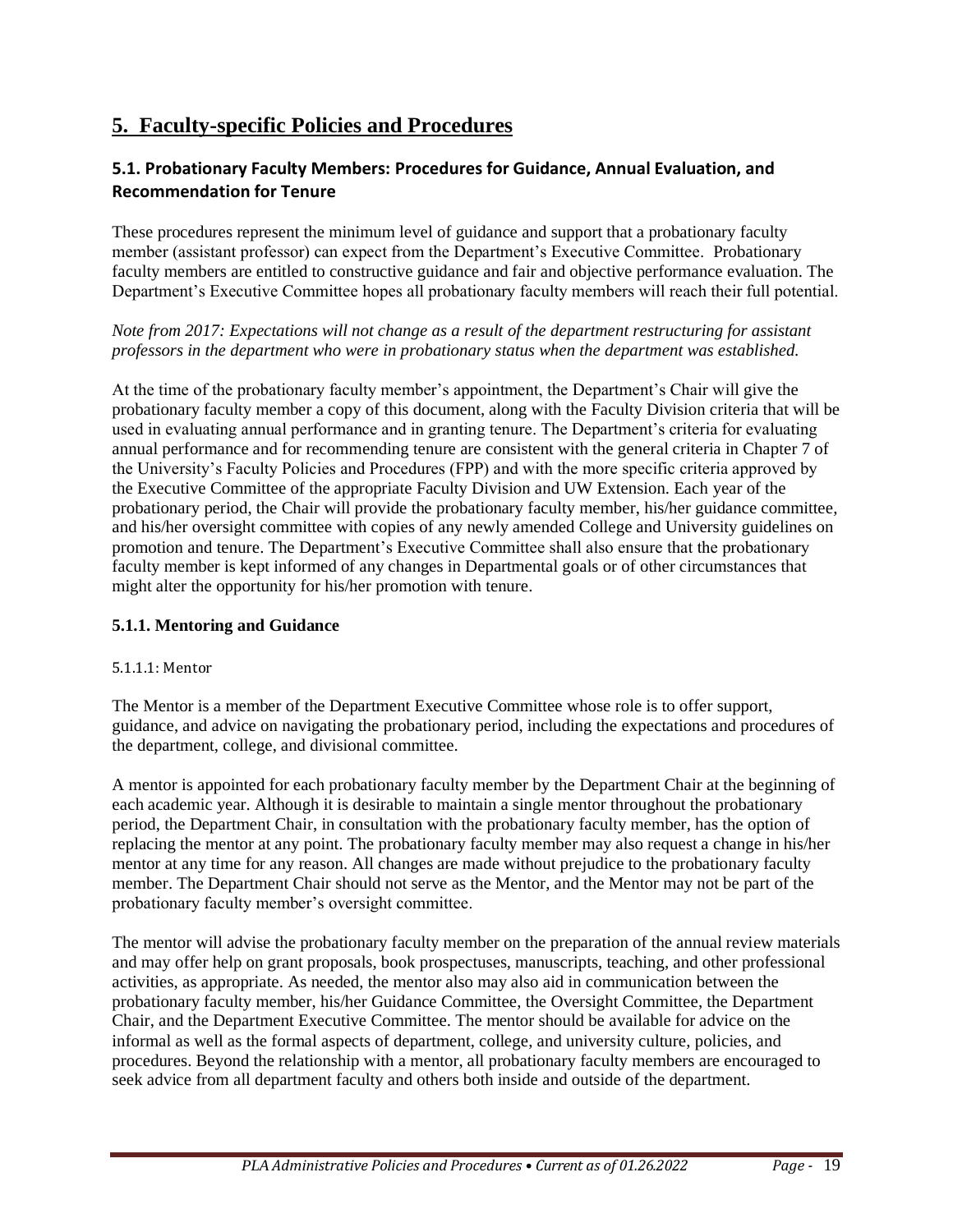#### 5.1.1.2: Guidance Committee

A Guidance Committee includes the Mentor and at least one other member who could be a member of the Executive Committee, or when appropriate (such as in cases of special expertise and/or joint appointments), a representative from outside of the department. The role of the committee is to provide guidance for the probationary faculty member in accordance with Section 7.05(B), FPP. Guidance includes assisting the probationary faculty member in the preparation and assembly of materials required for the annual performance review. The Guidance Committee should meet with the probationary faculty member at least once each semester.

### 5.1.1.3: Oversight Committee

The Oversight Committee assists the Department's Executive Committee with the annual performance review and evaluation of progress toward tenure and promotion. The evaluation results in an annual performance review report to the Executive Committee, which is discussed and voted on at an Executive Committee meeting.

At the beginning of each academic year, the Chair appoints a two-member (minimum) Oversight Committee from the Executive Committee for each probationary faculty member. When there are multiple probationary appointments in the department, it is acceptable to appoint a single Oversight Committee for all probationary appointments. The Department Chair designates one member as the Oversight Committee Chair. The composition of the committee is expected to change from year to year. The Guidance Committee may assist the Oversight Committee, but the Mentor may not be a member of the committee. For joint appointments where the tenure home is the Department, one or more additional committee members may be appointed to the committee from the governing committee of the corresponding unit. For joint appointments with joint tenure homes, the two departments will decide whether to have one joint or two separate review committees.

The Oversight Committee ensures that probationary faculty provide all materials necessary for the annual review. The Oversight Committee Chair ensures that a teaching observation is performed and documented at least once each semester the probationary faculty member teaches a campus course (see additional details below). All committee members evaluate the progress of the probationary faculty member, based on the materials provided, and summarize their findings in a written annual review report to the Department's Executive Committee. A report must be reviewed by the Department's Executive Committee each year of the probationary appointment. In the final year of an appointment, the Oversight Committee responsibilities are assumed by the Tenure Review Committee (see part 5.1.3 below).

### **5.1.2. Annual Performance Review**

Probationary faculty are reviewed each year beginning in the first year of their appointment. The first year is meant mostly to familiarize the Executive Committee with the work and progress of the probationary faculty member and to provide the probationary faculty member with guidance and support. For appointments that require annual renewal as of the second or third year of probationary service, each year a recommendation must be made by the Executive Committee to the Dean as to whether to extend the contract by one year, to promote, or to not renew the contract. Extension of the annual contract beginning in the second or third year requires that the faculty member be making progress toward tenure in research, teaching, and service in a manner appropriate to his or her stage in the probationary process. The reviews become increasingly more comprehensive as of the third year.

The Chair informs probationary faculty members of the date that their annual review will occur. Notification must be given no less than 20 days before the review, except with the agreement of the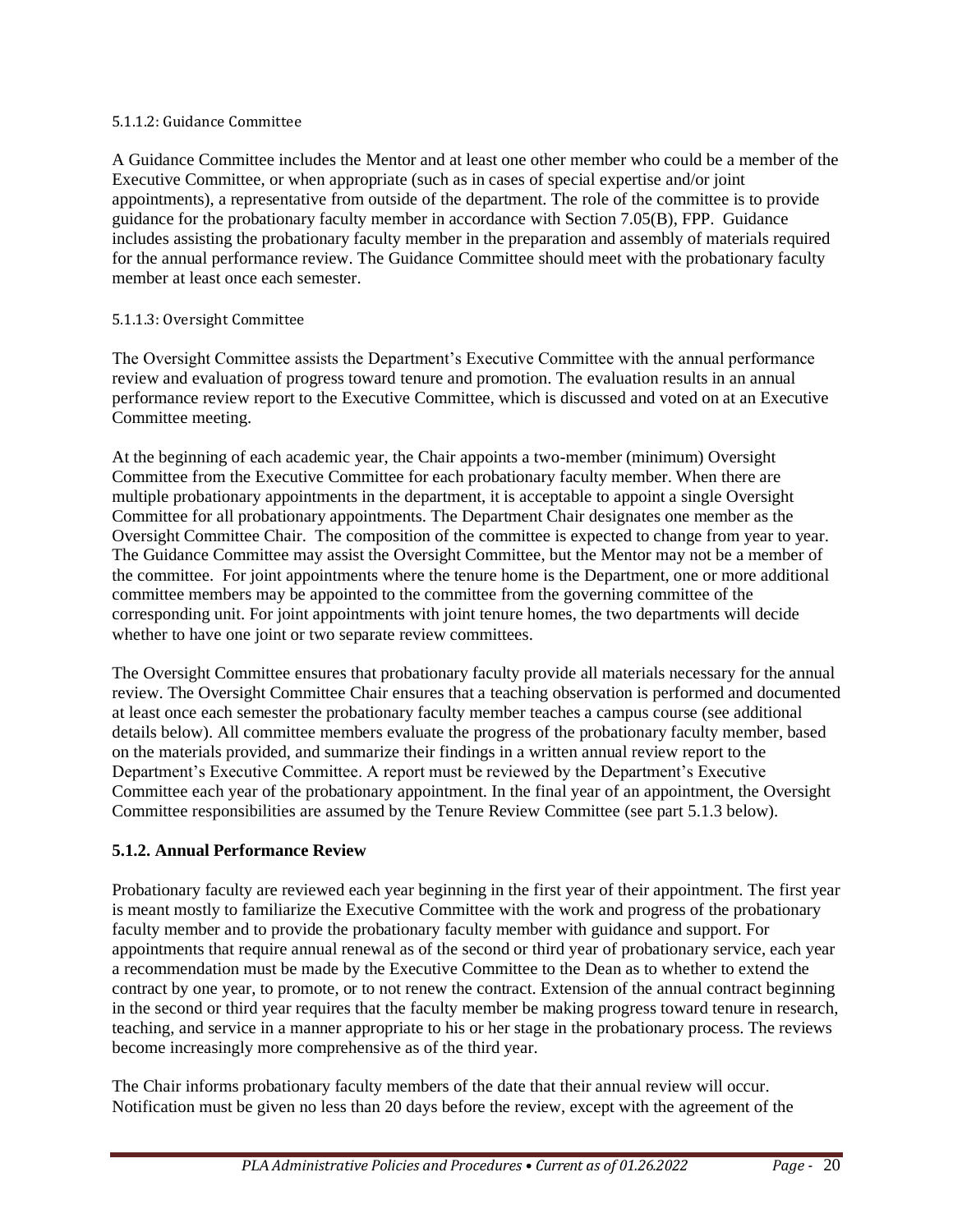probationary faculty member. The meeting of the Executive Committee at which the annual review will be evaluated is closed, except when the probationary faculty member requests that the meeting be open. In an open annual evaluation meeting, others may attend but do not have the right to participate in the discussion.

Approximately eight to ten weeks prior to the review by the Executive Committee, the probationary faculty member meets with the Oversight Committee Chair and Guidance Committee to discuss the materials the probationary faculty member needs to prepare for the review. The probationary faculty member prepares materials related to research, teaching, and service. The Oversight Committee decides whether the review should include cumulative materials or materials from just the previous year.

The probationary faculty member is responsible for providing the Oversight Committee Chair with requested materials one month prior to each scheduled review. The Committee Chair should make sure that all necessary information is present in the review file so that it is accessible to the Oversight Committee and the Department's Executive Committee.

The contents of the Annual Review File will include all of the following:

- 1. An updated CV (following guidelines for the appropriate Divisional Committee);
- 2. An updated statement (4-6 pages) from the probationary faculty member to his or her Oversight Committee outlining the year's progress, and relevant information pertaining to current and future research, teaching, and service (a cumulative statement may be requested);
- 3. Peer evaluation of teaching. Faculty Divisional Committees require at least one peer review of teaching by a tenured member of the faculty for each year of probationary service; peer reviews should cover the breadth of courses and levels of instruction reflective of the probationary faculty member's teaching expectations. The Oversight Committee Chair will ensure that a member of the Executive Committee will serve as a peer evaluator and observe the probationary faculty member's teaching at least once each year that the faculty member is teaching and preferably once each semester the faculty member is teaching. The evaluator should contact the probationary faculty member well in advance to arrange a mutually agreeable class period. Before the visit, the evaluator should communicate with the probationary faculty member to discuss the goals or learning objectives of the class meeting and how it fits into the rest of the course (e.g., what was covered last week, what is covered next, how it builds upon previous classes). The evaluator shall write a brief report on the class observation highlighting both strengths and recommendations for improvement. The evaluator should provide the draft report to the probationary faculty member and meet with him/her to discuss the evaluation. The evaluator will finalize the written report and submit it to the Oversight Committee Chair for inclusion in the annual review and in the personnel file;
- 4. Statistical summary sheets of student evaluations and student comment summaries [note: student evaluations of classroom teaching are secured at the end of each semester for each class. This evaluation includes both quantitative assessments collected for all instructors and open-ended comments from students. Quantitative assessments are summarized in order to make comparison between similar courses and among all courses in the Department. These evaluations are collected and retained by the Department and are public documents accessible to probationary faculty for use in annual reviews and tenure dossiers];
- 5. Syllabi for all courses;
- 6. Publications; and similar evidence of scholarship and/or works of art that contribute to knowledge and culture;
- 7. Additional materials: probationary faculty members have the option of providing any additional material that attests to their progress toward tenure in research, teaching, and service (e.g., letters, grant proposals, book contracts, manuscripts, pedagogical materials, newspaper articles related to work, etc.).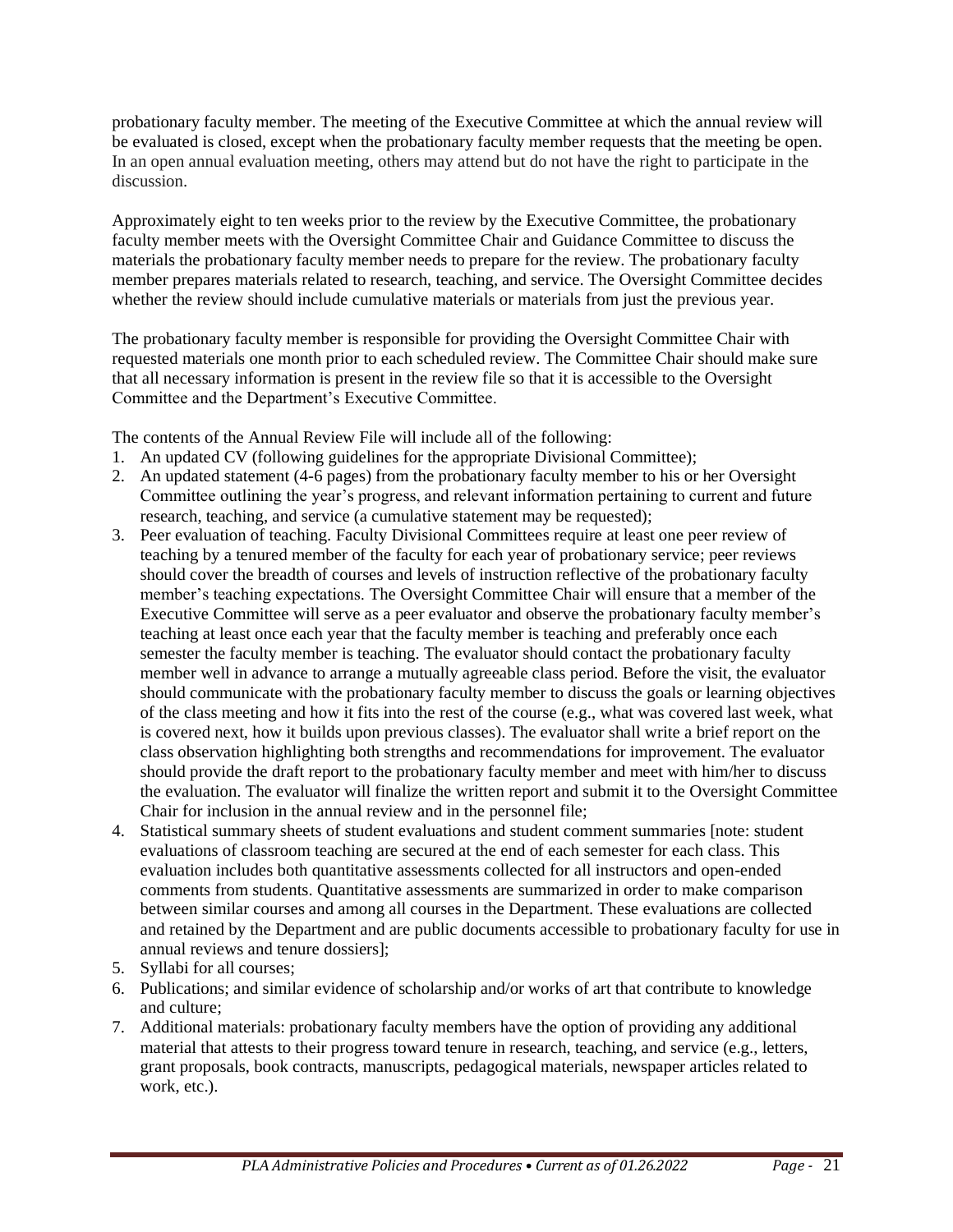For faculty with an Extension appointment, several additional items should be included in the materials submitted for annual review. These include the following:

- 1. A statement of the probationary faculty member's overall Extension role (a personal statement of research and teaching programs and plans).
- 2. Extension multi-year work plan.
- 3. Annual work plan.
- 4. A list of expected products for the coming year.
- 5. Indirect evidence of impact such as plans, programs, or policies developed by agents or other clients such as local governments as a result of research/training by the specialist.
- 6. Description of Extension teaching activities.
- 7. Formal evaluations, if any, of Extension activities.
- 8. Information about important process/networking aspects of Extension work such as committees served on, groups worked with regularly.
- 9. Any other materials that the candidate thinks will shed light on her or his performance as an integrated Extension specialist.

The Oversight Committee will examine the materials with the probationary faculty and subsequently provide the Department's Executive Committee with an annual written assessment of progress toward tenure. The Department's Executive Committee will have access to review the assessment report and the annual review materials prior to the annual performance review meeting. **At each annual review, the Executive Committee will adopt, reject, or offer revisions to the Oversight Committee's report.** A final approved report will be provided to the probationary faculty member by the Department Chair within five working days of the annual evaluation meeting.

When the annual performance review requires a formal renewal or non-renewal recommendation to the Dean, the Executive Committee votes on whether or not to recommend to the Dean of the College an extension of the contract. These decisions are based upon progress toward criteria for promotion as outlined in guidance from the probationary faculty member's Divisional Committee. The Executive Committee can vote for non-renewal without soliciting outside evaluative letters. The Chair is responsible for notifying the Dean of the recommendation for extension or nonrenewal. When such action is taken, the probationary faculty member shall be notified in writing of the decision of the executive committee within five working days. When the decision is for non-renewal, the notification must further state that the faculty member will be given, upon request, the specific reason(s) for the decision in writing and an opportunity for reconsideration of the decision. Following discussion of the evaluation by the executive committee, a written evaluation approved by the executive committee shall be given to the probationary faculty member. Upon written request by the probationary faculty member, within fifteen days of the receipt of the written notice of the decision, the Chair shall provide within thirty days a written statement, which has been approved by the Executive Committee, indicating its reasons for the decision. See FPP Chapter 7 for procedures for appealing a decision for non-renewal.

### **5.1.3. Review and Recommendation for Promotion and Tenure**

### 5.1.3.1: General Information

The decision on the timing of a promotion and tenure recommendation is jointly made by the probationary faculty member, the Mentor, and the Executive Committee. No later than the sixth year of the probationary faculty member's appointment, however, the Department Chair shall appoint a Tenure Review Committee that will assemble materials for the tenure review, undertake the review, and make a recommendation on tenure to the Department's Executive Committee. The Tenure Review Committee may include those who served on the Guidance Committees, including the Mentor. If a candidate has a joint faculty appointment with another academic department, this review committee may include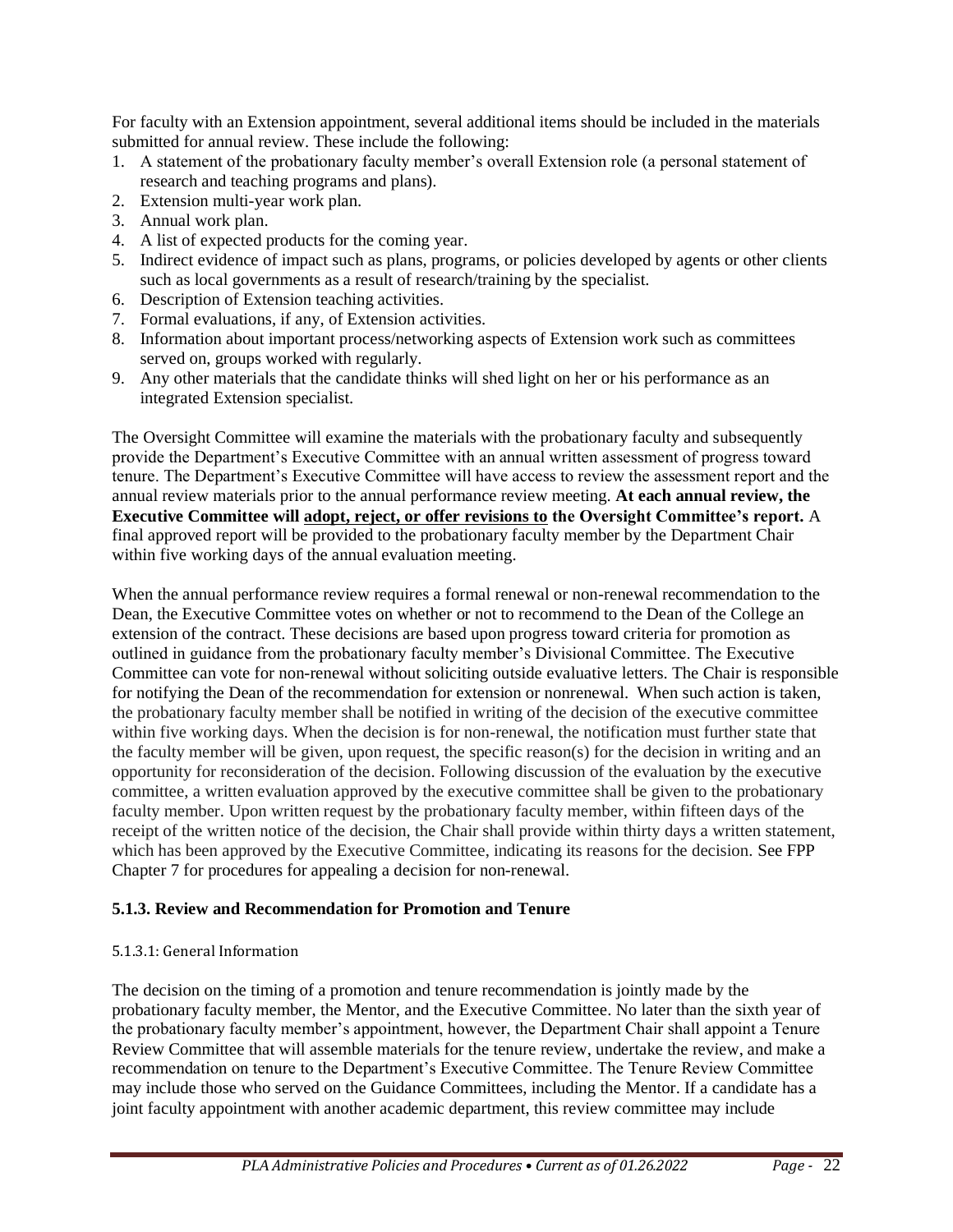members of both departments. For candidates with Extension appointments, the Tenure Review Committee will also seek an evaluation of the candidate's performance from Extension by requesting a letter from the Associate Dean or Institute Director most familiar with the faculty member's activities.

Extensions to the maximum probationary period are permitted under University policy. A request for an adjustment of up to one year based on the birth or adoption of a child should be sent by the faculty member to the provost (with informational copies to the Department Chair and Dean) within one year of the birth or adoption. Approval of such requests is presumed. Requests based on other factors (e.g., disability, chronic illness, or significant responsibilities with respect to elder care or dependent care) should be sent by the faculty member to the Department Chair; these should be submitted within a year of when they occur and generally should not be made during the sixth probationary year. Approval of requests based on factors other than childbirth or adoption must be approved by the Executive Committee, the Dean, and the University Committee before a formal action is initiated by the Provost.

At the time of the tenure decision, supporting evidence for the tenure review shall be collected and assembled in consultation with the probationary faculty member (as outlined below in 5.1.3.3). The Tenure Review Committee will prepare a written report on the candidate's tenure case and will provide access to supporting materials on teaching, research, and service. Materials identified in 5.1.3.3 must be complete and made available to the Executive Committee one week before the meeting at which the tenure case will be presented and discussed.

The tenure decision will involve two meetings of the Department's Executive Committee that will take place one to two weeks apart. Formal notice of the two meetings must be provided to the probationary faculty meeting at least 20 days before the first meeting as specified in FPP Chapter 7. At the first meeting, the Tenure Review Committee will present the case for Executive Committee deliberation. Speakers from outside of the department with special insight on the case (e.g., from a department in which the probationary faculty member has a joint appointment) will be allowed to present to the Executive Committee and answer questions about the case; any such speakers must be identified in the formal notice provided to the probationary faculty member at least 20 days before the meeting. The Tenure Review Committee will consult with the probationary faculty member and mentor to identify appropriate speakers.

The second meeting, which must be held 7-14 days after the first meeting, will include additional discussion and a formal vote, conducted by signed written ballot. All members of the Department's Executive Committee are eligible to vote. A quorum for each meeting will be two-thirds of the Executive Committee members in residence. Executive Committee members on sabbatical or leave are not considered to be in residence but are counted toward quorum if they attend. Members of the Executive Committee may attend the meetings in person, by video conference (e.g., Skype connection), or by speakerphone/audio connection. The tenure vote will be decided by a simple majority (more than 50 percent) of the members of the Department's Executive Committee in attendance who are voting on the issue. Consistent with common practice, an abstention is not a vote.

If the Department's Executive Committee votes to recommend tenure, the Tenure Review Committee will assemble the candidate's tenure dossier for review by the appropriate Dean and by the Executive Committee of the appropriate Faculty Division. The Tenure Review Committee, in consultation with the probationary faculty member, will ensure that the tenure dossier is accurate and complete. The format of both the Chair's cover letter and the tenure dossier will conform with the Tenure Guidelines of the appropriate Faculty Division.

### 5.1.3.2: Substantive Guidelines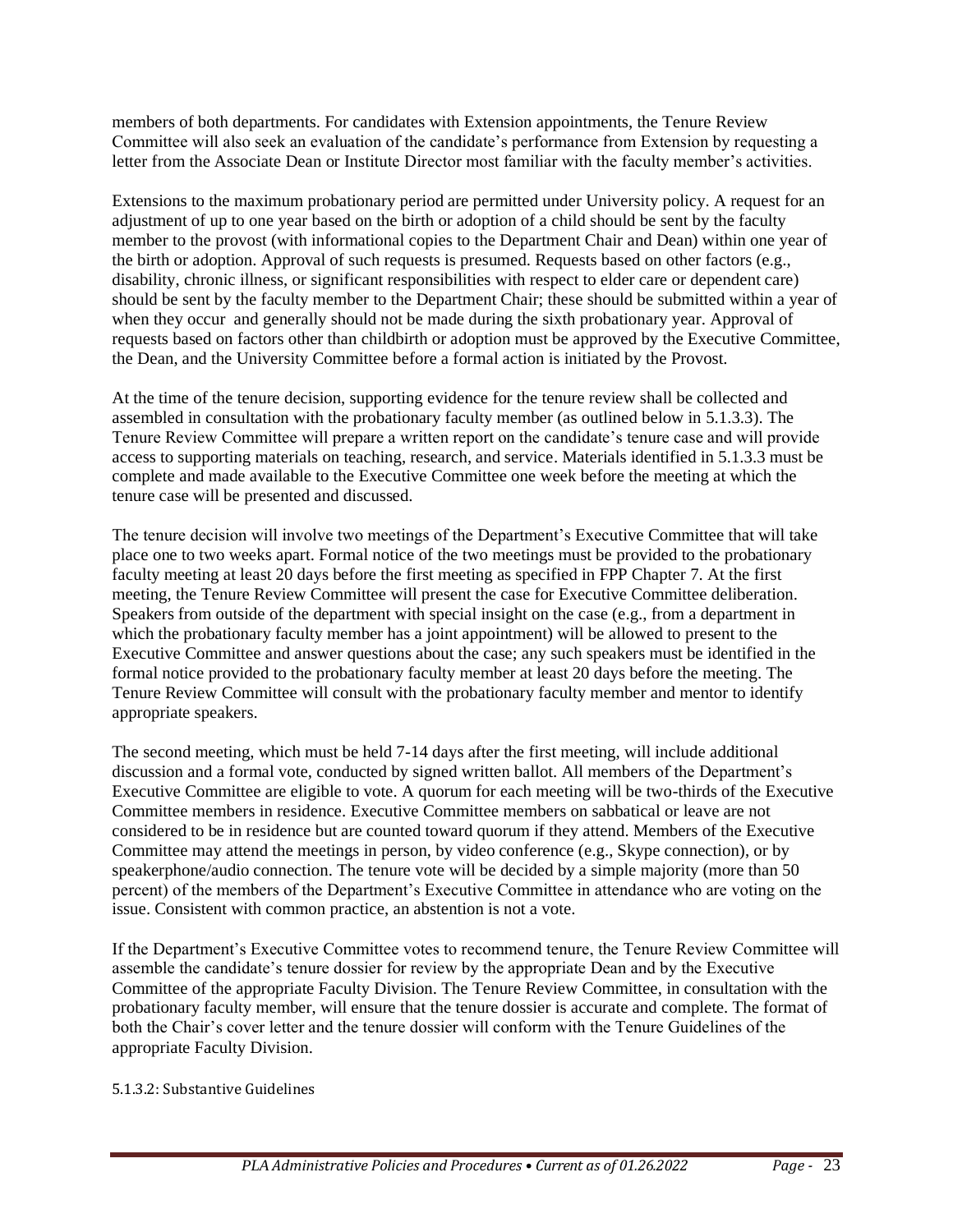Decisions regarding tenure in the Department are governed by the "Statement of Criteria and Evidence for Recommendations Regarding Tenure" by one of the Divisional Committees of the UW-Madison. The Department must make an affirmative decision to recommend a candidate for tenure. That recommendation is made to the Dean of the College in which the appointment is aligned and to the relevant Divisional Committee.

These Departmental tenure guidelines provide a supplement to the Divisional Committee "Statement of Criteria and Evidence," in an effort to be explicit about Departmental expectations concerning tenure. In addition, these guidelines specify the procedures to be used in deciding whether a faculty member will be recommended to the Dean and the Divisional Committee for tenure.

As noted in the Divisional Committee "Statement of Criteria and Evidence for Recommendations Regarding Tenure":

The granting of tenure is a long-term commitment of university and state resources which requires the proof of excellence in past performance and performance will continue to be of high quality for many years to come. There is no entitlement to tenure based upon a record that is merely competent and satisfactory.

In principle, the Department weighs the three functions of teaching, research, and service equally and expects probationary faculty to make contributions in all three areas. In practice, however, the Department will review each candidate for tenure in light of her or his expected role in the Department. For example, probationary faculty with partial or full Extension appointments will be expected to focus more on applied research and the extension of that research, through a variety of media, to the residents of Wisconsin and beyond. Among individual faculty members the balance between teaching, research, and service may differ, as may the nature of these activities themselves.

i Research

When evaluating the portfolio and interpreting divisional guidance, the department defines excellence in research as a coherent body of work, focused on a well-defined area or topic that is methodologically and/or theoretically rigorous and moves significantly beyond the candidate's Ph.D. dissertation. Such work must have been reviewed in refereed venues (e.g., published academic journals, other scholarly publications, artistic performances, artistic or literary works) that reflect the high standards of rigor, research, theory, and methods appropriate to the candidate's field. In exercising its judgment, the Executive Committee looks for evidence of originality, impact, independence, standing in the profession beyond the University (State-wide, nationally, and even internationally), and the likelihood of continued outstanding performance and growth. In addition, there should be evidence of a significant future project or projects in at least preliminary stages of development. Evaluation of research activities should include, but are not necessarily limited to, evaluation of specific publications by outside scholars in the field, evaluation of the quality of the journals or other publication outlets, evaluation of sources of research support, and evidence of use of materials by other scholars or by professionals in the relevant field.

The criteria of the Divisional Committees related to research address the kinds of research that faculty engage in and the various forms of evidence of research activity. These criteria also indicate that candidates with Extension responsibilities must have "significantly contributed to the translation and dissemination of the results of scholarly inquiry for the benefit of society, and that this work has extended the knowledge base of the university to the citizens of the state."

The kind of publications and scholarly production submitted as evidence of performance will vary depending on the kind of appointment held by the probationary faculty member. Those with Campus appointments are expected to publish in academic outlets such as scholarly journals or books, while those with Extension and/or outreach appointments are likely to have more applied reports. This distinction,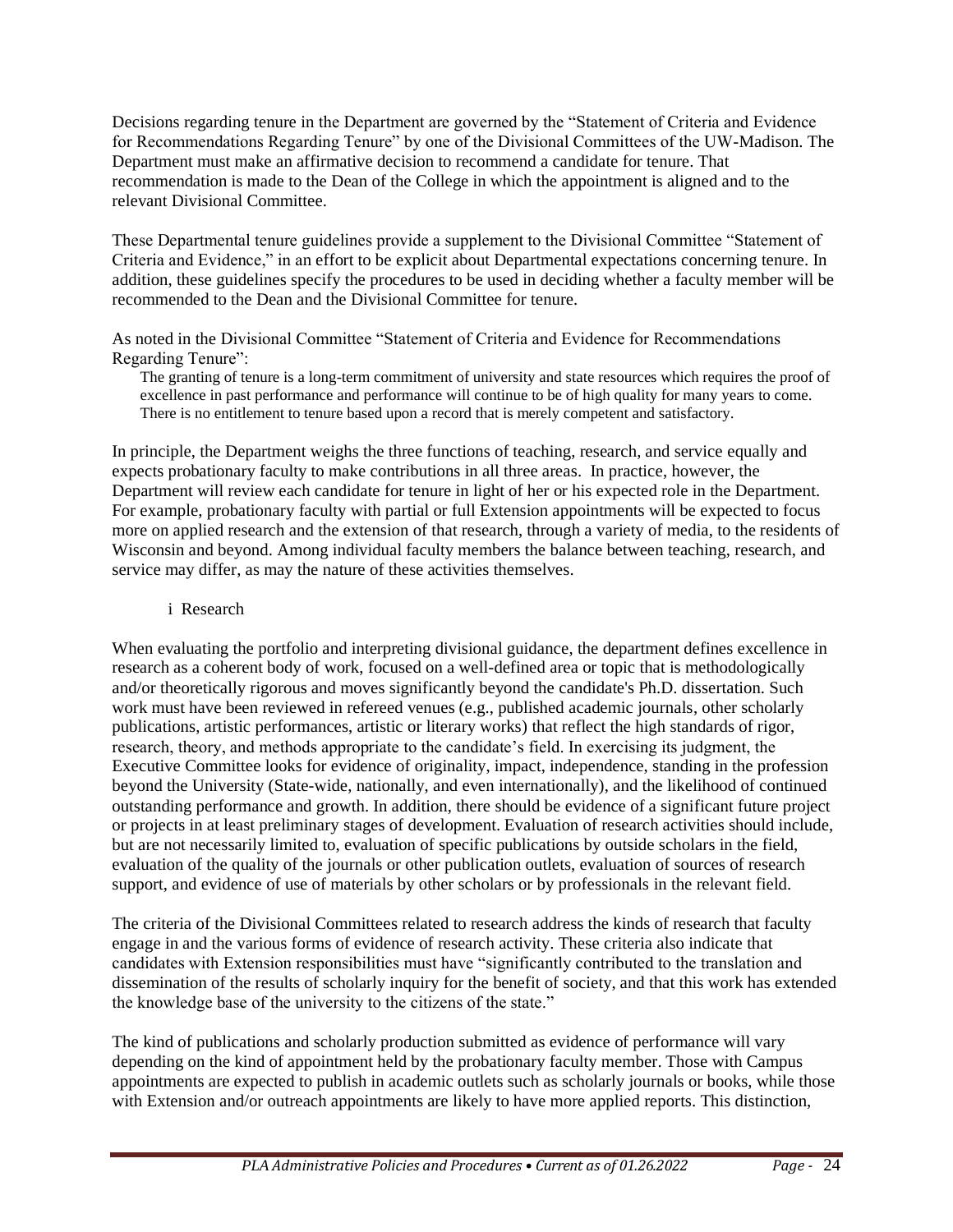however, is not a hard and fast one. Academics in an applied profession should be rewarded for work in both scholarly and applied areas.

In general, publications such as articles, books, reports, exhibits, or other artistic works that have been formally refereed or reviewed by academic peers are considered to be stronger evidence of scholarly quality than are non-refereed works and publications. Such refereed work has undergone the scrutiny of other scholars and has been judged to be a significant contribution to an academic discipline, knowledge, or culture.

### ii Teaching

Excellence in teaching is demonstrated through such evidence as a well-articulated teaching philosophy, strong peer and student evaluations, thoughtful course and curriculum development and syllabi, and other pedagogical materials that demonstrate unique contributions to the teaching mission of the Department, University, or profession. All materials should demonstrate a commitment to acceptance of and respect for diversity, creating a classroom that is a safe space for expressing opinions, teaching in interactive ways, effectively utilizing technology to enhance the student learning process, insuring one's availability to students, assigning course materials that are current or seminal works, using measures that assess student work in a fair manner, and provision of feedback that is timely and constructive and challenges students to think more deeply and critically.

The Department engages in a wide variety of teaching activities. Courses offered on campus span large undergraduate courses, large and small studio and lab courses, smaller graduate lecture courses, and more intimate seminars. Individual work with students in independent studies and thesis and dissertation work also falls in the realm of teaching. Extension and/or outreach teaching includes short courses, workshops, applied training, or other methods as appropriate to serve the broader public. Extension teaching can also include less formal meetings with officials or members of the public in which information is shared. Individual contact, collaboration, and/or consultation with Extension agents, professionals, and the general public can also be a form of teaching.

Given this wide range of kinds of teaching situations, the Divisional Committee Criteria indicate that "no candidate is expected to be equally proficient in all teaching situations; proficiency must be demonstrated in those teaching situations most appropriate to the candidate's teaching mission and responsibilities." These guidelines suggest a variety of kinds of evidence which can be used to assess teaching performance:

- Surveys of student opinion;
- Assessment by colleagues based on direct observation;
- Course outlines and other written teaching materials such as exams, exercises, or assignments;
- Assessments by TAs or trainees;
- Client and peer evaluations of Extension programs;
- The record of student advising, consultation, and research supervision.

Depending on the nature of the teaching involved, other forms of evidence might be equally relevant. Development of new or innovative courses, teaching materials, or methods might be considered, for example. It is important to anticipate the need to have evaluations of teaching and to solicit such information throughout the candidate's probationary period. This is a particular challenge if the teaching is of a "non-traditional" nature. The final evaluation of teaching performance should rely on more than one of these various forms of evidence.

iii. Service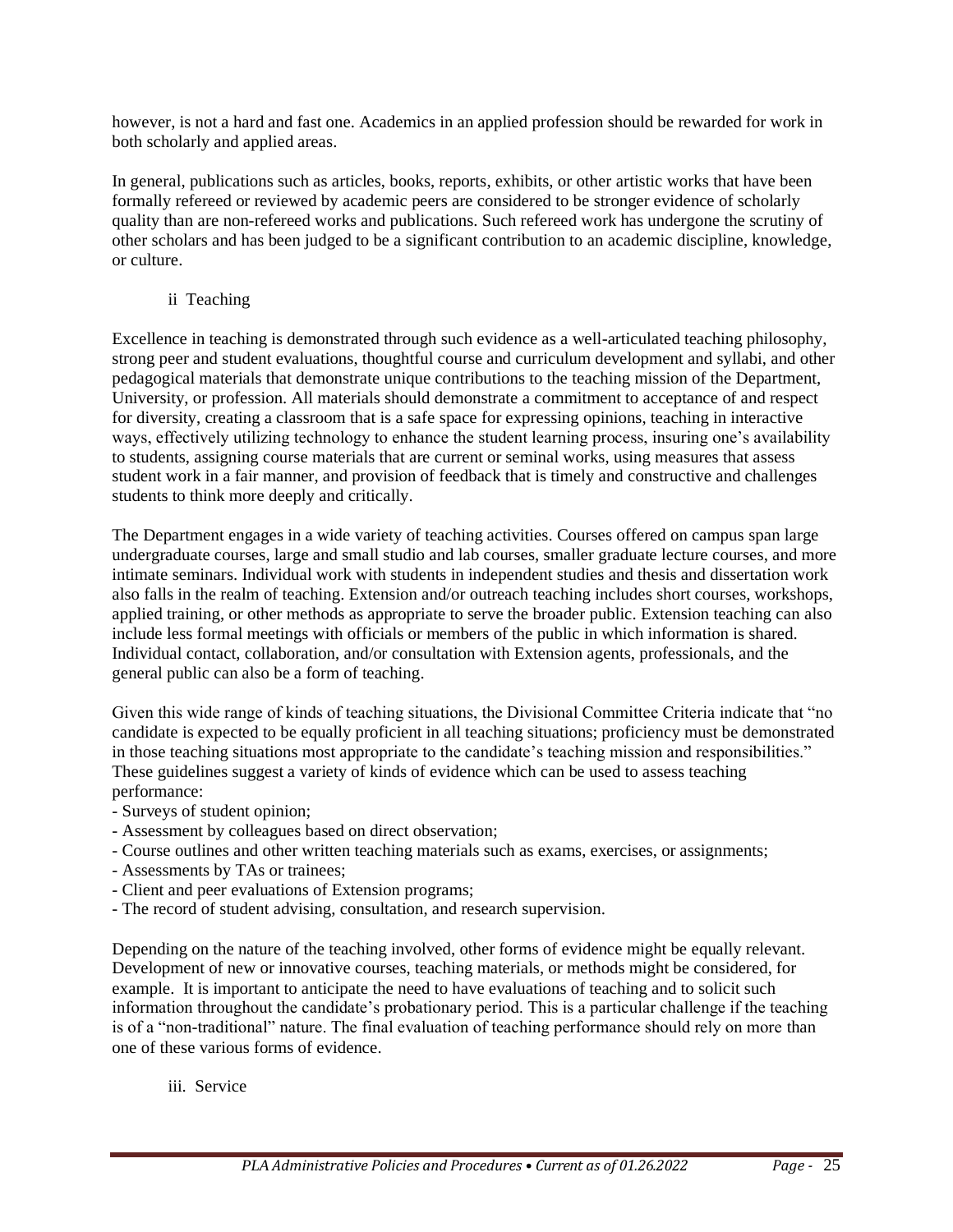The probationary faculty member is expected to engage in the service life of the Department, University, and profession. Excellence in service is demonstrated through providing service at various levels (i.e., department, campus, community, state, national, and international). Examples contributing to demonstration of excellence in service include: choosing service that capitalizes on the assistant professor's area of expertise, selecting committees that advance the Department and University mission, championing projects consistent with this mission, being a team player, effectively organizing to address social issues, and demonstrating commitment and skills for positive long-term effect. For those being considered for tenure based on excellence in service, leadership in service will need to be demonstrated beyond participation in service. The expected balance between these kinds of service may differ considerably. Faculty may focus on University and professional service, although, as with applied research, public service in an applied discipline should be rewarded.

### iv. Considerations for Faculty with Extension Appointments

The tenure criteria and processes for faculty with substantial Extension appointments: (1) are somewhat different from those for faculty not holding Extension appointments; (2) involve an equally high standard of accomplishment with an emphasis on program context and impacts; and (3) are recognized in the documents of all Divisional Committees at UW-Madison. Language in the tenure guidelines of the various Divisional Committees indicates that the focus of evaluation must be on programs. Extension programs are expected to respond to statewide or sometimes to national needs or problems, to set goals and objectives for dealing with those needs or problems, and to have an impact on the State.

Faculty with Extension appointments are engaged in a variety of activities, including: applied research; technical assistance; teaching/training; public policy education; analytical capacity development; strategic planning for programming/unit development; partnership/network development; professional development.

These tasks and activities need to be carefully documented. The Extension plans of work, annual plans, impact reports, and other vehicles can supply measures of these activities. The Department needs to make sure, however, that Extension faculty are pursuing "the forest, not the trees," and that accomplishments and activities are presented and evaluated in the larger context of programs and impacts on societal problems.

For probationary faculty members with integrated Extension appointments the Executive Committee would like to see a record of applied research and publication that is integrated with the candidate's teaching and service. This expectation includes traditional social science oriented research published in peer-reviewed journals as well as other publication material appearing in a wider variety of venues and formats appropriate to key audiences identified for extension programs. Excellence in the level and quality of integration among research, teaching and service is the operative standard. This includes recognized statewide leadership and program impact. The expectations for probationary faculty members with Extension appointments are further described in the following documents: "Defining Excellence among Integrated Cooperative Extension Specialists in Wisconsin" and "Commitment to The Wisconsin Idea: A Guide to Documenting and Evaluating Excellence in Outreach Scholarship."

5.1.3.3: Procedural Guidelines: Preparation for Promotion Review

In determining whether to solicit external reviews, the Executive Committee conducts an initial review of the work of the probationary faculty member (CV, publications, teaching evaluations, previous annual review reports, etc.) based on the substantive guidelines above. If the record warrants additional external review, the Tenure Review Committee moves forward with the procedures below.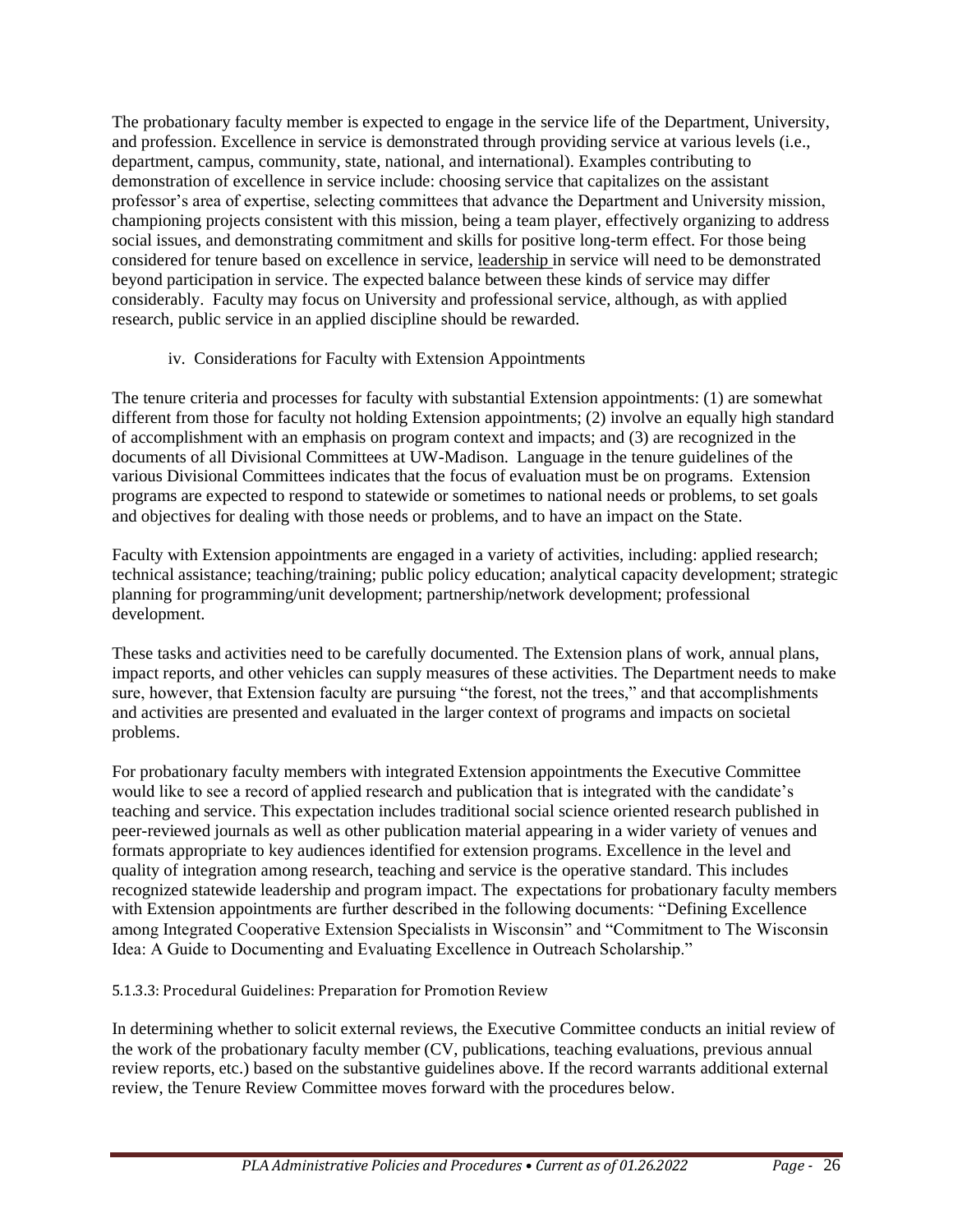i. Letter Requirements. The department will follow the requirements of the probationary faculty members' divisional committee in effect at the time when soliciting letters of evaluation of the candidate's abilities and accomplishments. Letters are expected to be from nationally or internationally recognized experts in the candidate's field outside this institution. The Executive Committee ensures that the external letters are from people who are at arm's length from the candidate, and the department must note any relationship between the candidate and the letter writers. If the minimum number of letters required by the divisional committee have not been returned by the time of the meeting at which the tenure vote will occur, the meeting will be rescheduled for a later date

ii. Selection of Outside Letter Writers. The Tenure Review Committee will consult with the probationary faculty member to solicit names of possible outside reviewers and to allow the probationary faculty member to identify potential reviewers who would not be appropriate due to various types of conflict of interest. The Tenure Review Committee also will solicit names of potential reviewers from the Executive Committee. The Tenure Review Committee will then provide the Executive Committee with a list of 7-10 names and addresses (including email) of recognized experts in the candidate's field. These experts will typically be full professors at peer institutions, but occasionally could include a top expert in a field who holds a different title and is at a program/institution that is not a peer institution. After the Executive Committee votes to approve 7-10 external reviewers, the Chair of the Tenure Review Committee will write to potential reviewers to identify at least 5 reviewers who will agree to evaluate the candidate's dossier. If there are not five reviewers from this list who agree to review, the Tenure Review Committee will return to the Executive Committee to solicit additional names. The identities and letters of outside reviewers are not made available to the probationary faculty member.

iii. Candidate's Statement. The candidate should provide the Chair of the Tenure Review Committee a statement of his or her research, teaching and service. In preparing these statements, the candidate should consult with his/her Tenure Review Committee, and his/her mentor if the mentor is not a member of his/her Tenure Review Committee, and members of his/her Guidance Committee who are not members of his/her Tenure Review Committee. For those with Extension appointments, descriptions of Extension programs and activities should be incorporated into research, teaching, and/or service statements.

iv. Material Sent to Reviewers. The candidate's current curriculum vitae, a representative sample of the candidate's teaching and research materials (chosen by the candidate and the Tenure Review Committee in consultation with the Executive Committee), and the candidate's statement of research, teaching, and service will be sent to external reviewers.

v. Additional Letters. Within two weeks of distributing materials for outside review, the Tenure Review Committee will also solicit additional reviews from individuals who could inform a decision about promotion and provide additional evidence of excellence in research, teaching, and/or service. These individuals might include former students, partners for Extension programming, and others who may provide a perspective on the applied nature or impact of the candidates work. As with Outside Reviewers, the Tenure Review Committee will consult with the probationary faculty member and mentor to solicit names of possible individuals and to allow the probationary faculty member to identify potential reviewers who would not be appropriate. The Tenure Review Committee also will solicit names of individuals from the Executive Committee. The Tenure Review Committee will then provide the Executive Committee with a list of names and up to twelve others who may comment on the impact of work. For probationary faculty members with integrated Extension appointments, the list shall include the Associate Dean or Institute Director most familiar with the faculty member's activities. The Executive Committee will approve the final list for the Tenure Review Committee to contact.

vi. Access to Outside Letters. Copies of confidential letters will be kept by the Chair of the Tenure Review Committee. Electronic copies will be made available online in a secure manner and made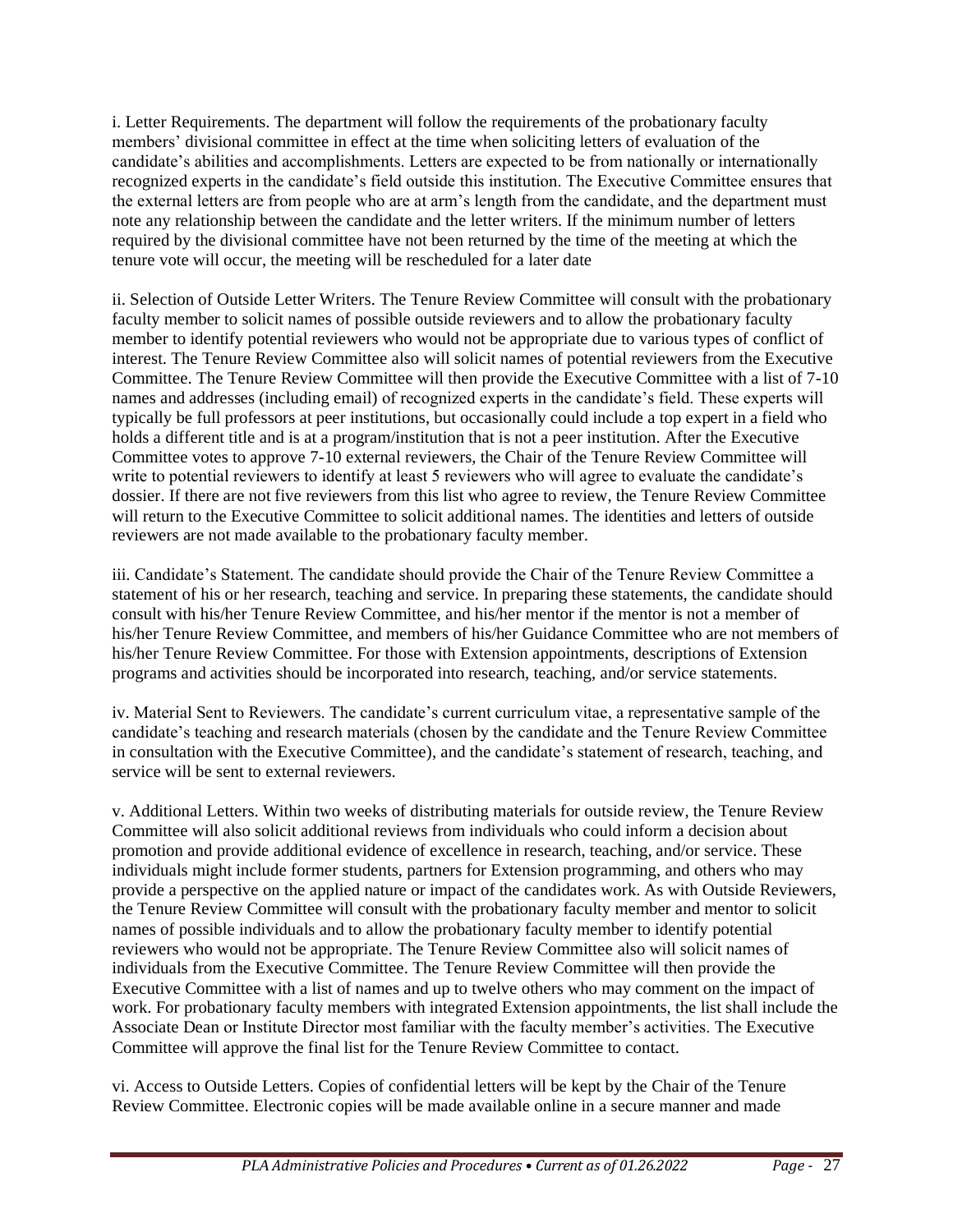available to members of the Executive Committee. The candidate does not have access to the outside letters. In the case of dispute, the Tenure Review Committee Chair has the option of summarizing the letters in such a way that the identity of the letter writers is not evident.

vii. Tenure Dossier Process - Overview. After external letters have been secured and preliminary dossier materials assembled, the Executive Committee follows the process outlined previously to determine whether or not to recommend the probationary faculty member for promotion with tenure. As outlined above, FPP Chapter 7 describes procedures for appeal.

If the vote is in favor of promotion, the Department Chair and Tenure Review Committee, in consultation with the Executive Committee, completes final preparation of the tenure dossier according to the Divisional Committee Guidelines and forwards the completed dossier to the Dean of the College. The Dean reviews the packet and forwards it to the Divisional Committee. The Divisional Committee reviews the case, votes, and makes its recommendation on promotion or non-renewal to the Dean. The Dean makes a recommendation on promotion or non-renewal to the Provost, Associate Vice Chancellor for Academic Affairs, and the Chancellor. The Chancellor's recommendation goes to the Board of Regents for final approval. The promotion becomes effective on a specified date following approval by the Board of Regents.

### **5.2. Tenured Faculty: Annual Evaluation, Post-Tenure Review, and Promotion to Full**

### **5.2.1 Annual Performance Evaluations for Tenured faculty**

All faculty shall participate in annual reporting. Assistant professors shall follow the procedures in Section 5.1 of this document. Faculty with tenure shall report based on an academic year cycle and submit an updated CV between April 1 and June 15th of each year to the Department Administrator. Additionally, tenured faculty are encouraged to submit a summary Annual Activities Report (AAR) to the Department Administrator no later than June 15 each year using the standard department form. Tenured faculty who do not submit an AAR by June 15 will not be eligible for any merit exercise for the following academic year.

### **5.2.2. Post-tenure review**

In accordance with Faculty Policies & Procedures (FP&P) 7.17, the Department of Planning and Landscape Architecture has established the following departmental policy and procedures for the posttenure review of faculty.

### 5.2.2.1 Purpose

FP&P 7.17.A describes three purposes served by the five-year post-tenure review of faculty:

- "to recognize outstanding achievement"
- "to provide opportunities for mentoring and professional development"
- "to help identify and remedy, from a developmental point of view, any deficiencies in teaching, service, outreach/extension, and research/scholarly productivity"

FP&P 7.17.A also clarifies what post-tenure review is not:

• "Post-tenure review is not a reevaluation of tenure and is not undertaken for the purposes of discipline or dismissal."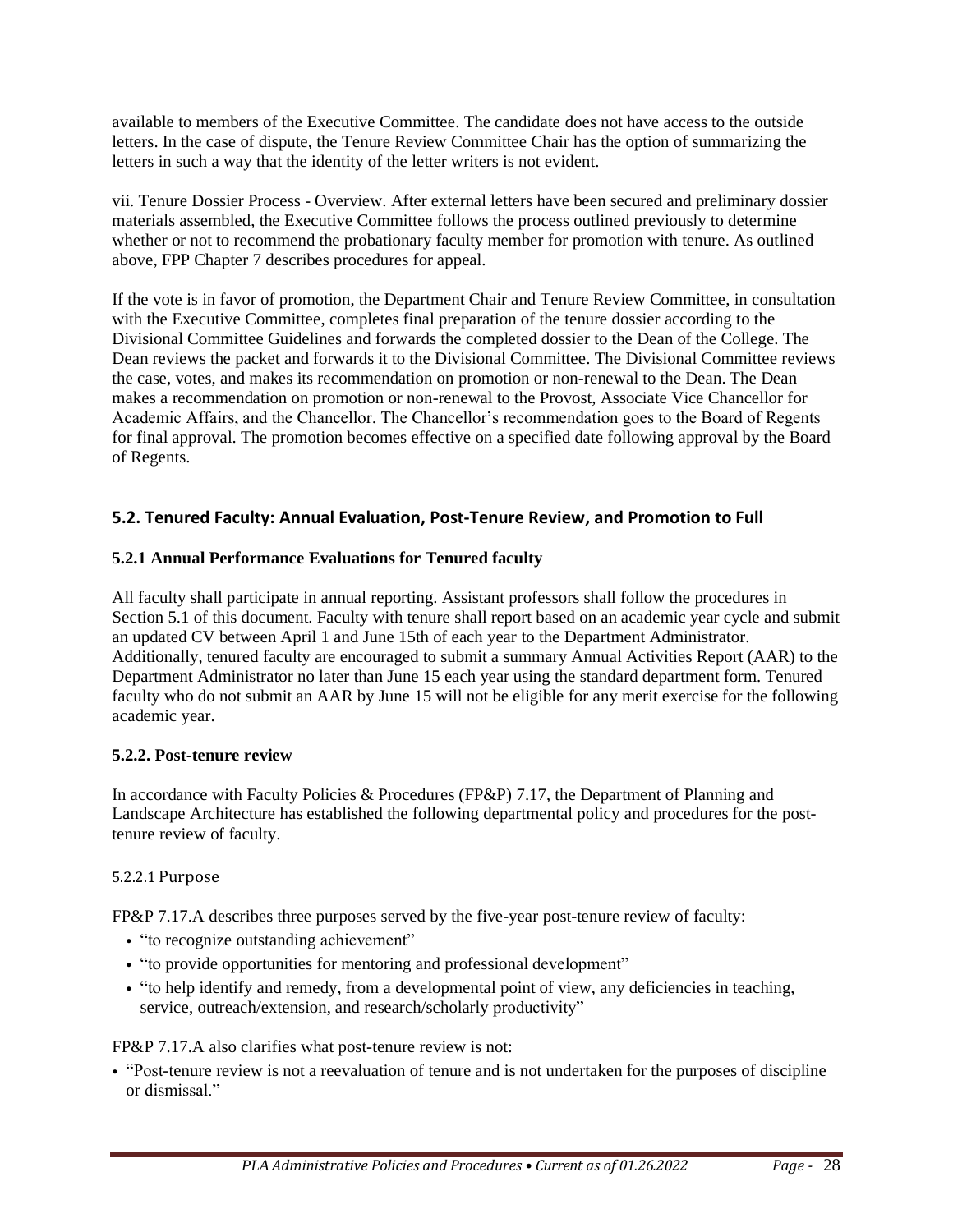• "Departments, schools, and colleges may not use post-tenure reviews as the basis for budgetary decisions or for decisions regarding program discontinuance, curtailment, modification, or redirection."

#### 5.2.2.2. Criteria

FP&P 7.17.B notes the basic criteria for the post-tenure review:

- "The basic standard for review shall be whether the faculty member under review discharges conscientiously and with professional competence the duties appropriately associated with the faculty member's position." Additionally, our department recognizes that the expectations for each individual will vary reflective of the terms of their position as developed cooperatively by the individual and the Executive Committee.
- "Special care should be taken to ensure that the scholarly productivity of jointly appointed and interdisciplinary faculty is appropriately evaluated."

**Review categories.** In the Department of Planning and Landscape Architecture, faculty are reviewed in each of the following three categories, similar to those used for annual merit or promotion review:

- (1) Research and Scholarly Productivity. Includes, but is not limited to:
	- Peer-reviewed articles, chapters, and conference papers
	- Monographs, textbooks, and edited volumes
	- Open-source databases, online tools, multimedia productions, and other networked, digital resources related to scholarship
	- Competitive research grants and awards received
	- Invited scholarly presentations
	- Other creative scholarly activity

(2) Teaching and Mentoring. Includes, but is not limited to:

- Undergraduate courses taught, noting especially high-impact courses, general education requirement courses, and large-scale courses
- Graduate courses taught
- Teaching innovation, noting especially new modes of delivery, attention to grade gaps, improved assessment of student learning, or revised curricula
- Contribution to pedagogy through scholarly publication or university participation
- Competitive teaching grants and awards received
- Independent study instruction
- Advising—including projects, theses, and dissertations
- (3) Outreach, Extension, Service and Governance. Includes, but is not limited to:
	- Support for the Wisconsin Idea in bringing scholarship and educational expertise to the city, county, state, and region
	- Popular presentations and publications for a broad non-specialist audience
	- Service to academic/professional associations (state, national, and international), service as a peer reviewer for grants or publications, or external review of promotion and tenure cases from other institutions.
	- Governance participation within UW-Madison at the department, college, and campus level
	- Service to the profession in the form of consulting, advisory appointments, or professional review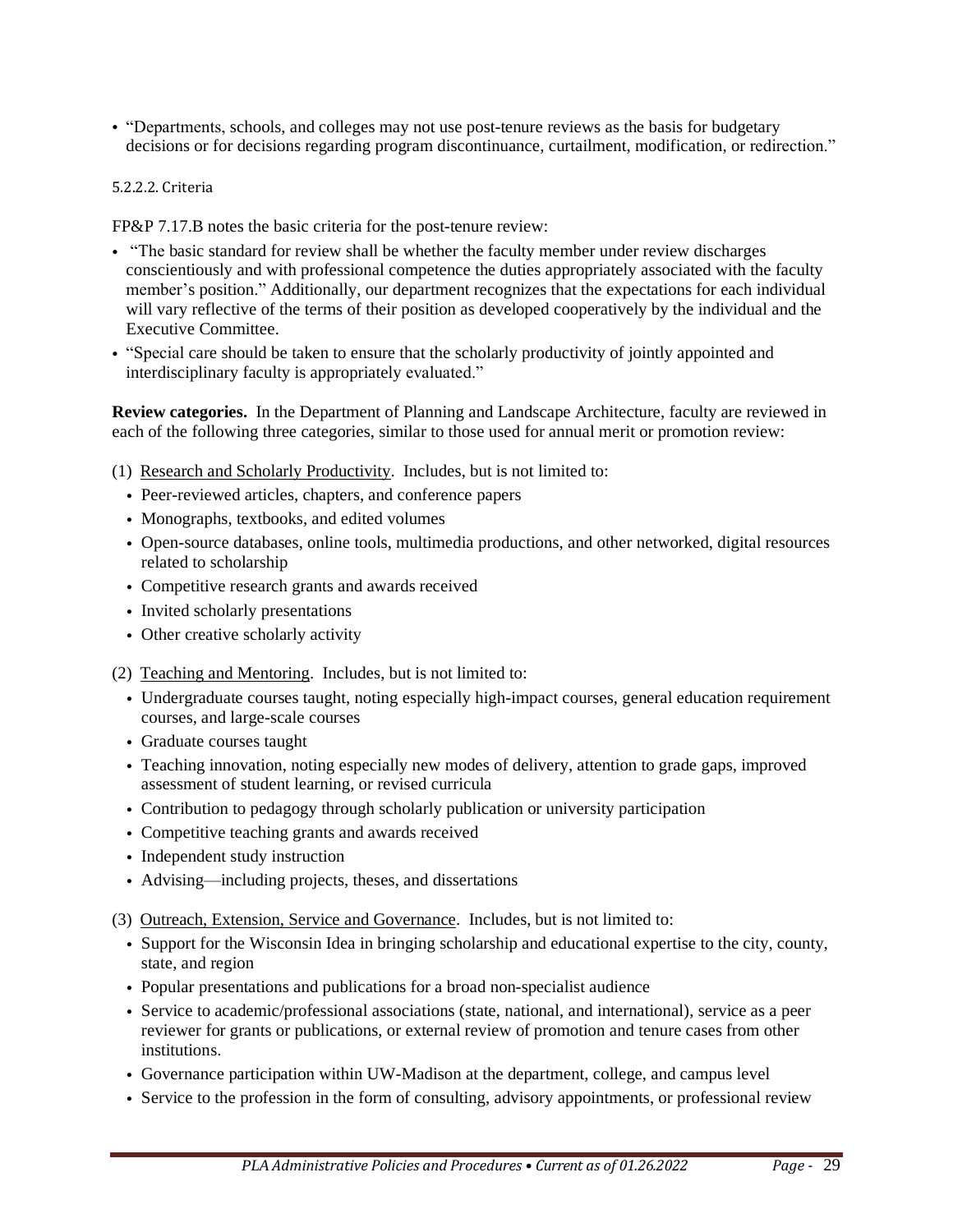• Media appearances, quotations, or other media recognition

**Review scale.** Faculty scheduled for review will be rated in each of the three categories above according to the following scale (as noted in FP&P 7.17.B.5):

- Exceeds expectations: "Exceptionally good" performance.
- Meets expectations: "Discharging conscientiously and with professional competence the duties appropriately associated with the faculty member's position".
- Does not meet expectations: "Substantial deficiencies" in performance.

In determining the appropriate rating, the committee will take into account the performance ratings documented in annual reviews, the body of supporting evidence provided by the faculty member, and the unique terms of the individual's position (as noted previously under Criteria). Consistent with FPP 7.17B, rating determinations for post-tenure review shall reflect the terms of the individual appointment with special care regarding needs of jointly appointed and interdisciplinary faculty.

#### 5.2.2.3. Procedures

- 1. **Department chair assembles the year's review schedule.** At the beginning of each academic year, the department chair verifies the list of reviews scheduled to be completed during that year. *[by the end of the first week of classes]*
	- Each tenured faculty member should be scheduled for review once every five years.
	- For any faculty members who are tenured in more than one unit, the department chair should coordinate with the leadership in the other unit to verify timing of the review.
- 2. **Department chair communicates the review schedule to each faculty member scheduled for a post tenure review.** The department chair notifies each faculty member in writing of their upcoming review.
	- According to FP&P 7.17, "The review may be deferred, by approval of the provost, for unusual circumstances such as when it may coincide with an approved leave, significant life event, promotion review, or other appointment, and the provost may then determine a new review schedule."
- 3. **Departmental Faculty Evaluation and Awards Committee proposes a two-person Review Committee for each faculty member.** Each review committee must be chaired by a member of the Faculty Evaluation and Awards Committee. *[by September 30]*
	- If sufficient tenured faculty are not available to perform reviews within the department, outside tenured faculty members may be solicited to review a faculty member.
	- Faculty members with tenure appointments in more than one unit should be jointly reviewed by all units, having one reviewer drawn from each unit. Committees may include more than two members.
- 4. **Department chair communicates the proposed Review Committee to each faculty Member.** The department chair informs each faculty member under review of their proposed Review Committee and deals with any objections that arise.
	- Faculty members have one week to formally object to any proposed reviewer in writing to the department chair. If there are any objections, the department chair, in confidential consultation with the relevant dean, shall identify another appropriate reviewer.
	- Once the committee is final, the faculty member should meet with the Chair of the Faculty Evaluation and Awards Committee to clarify expectations regarding required materials.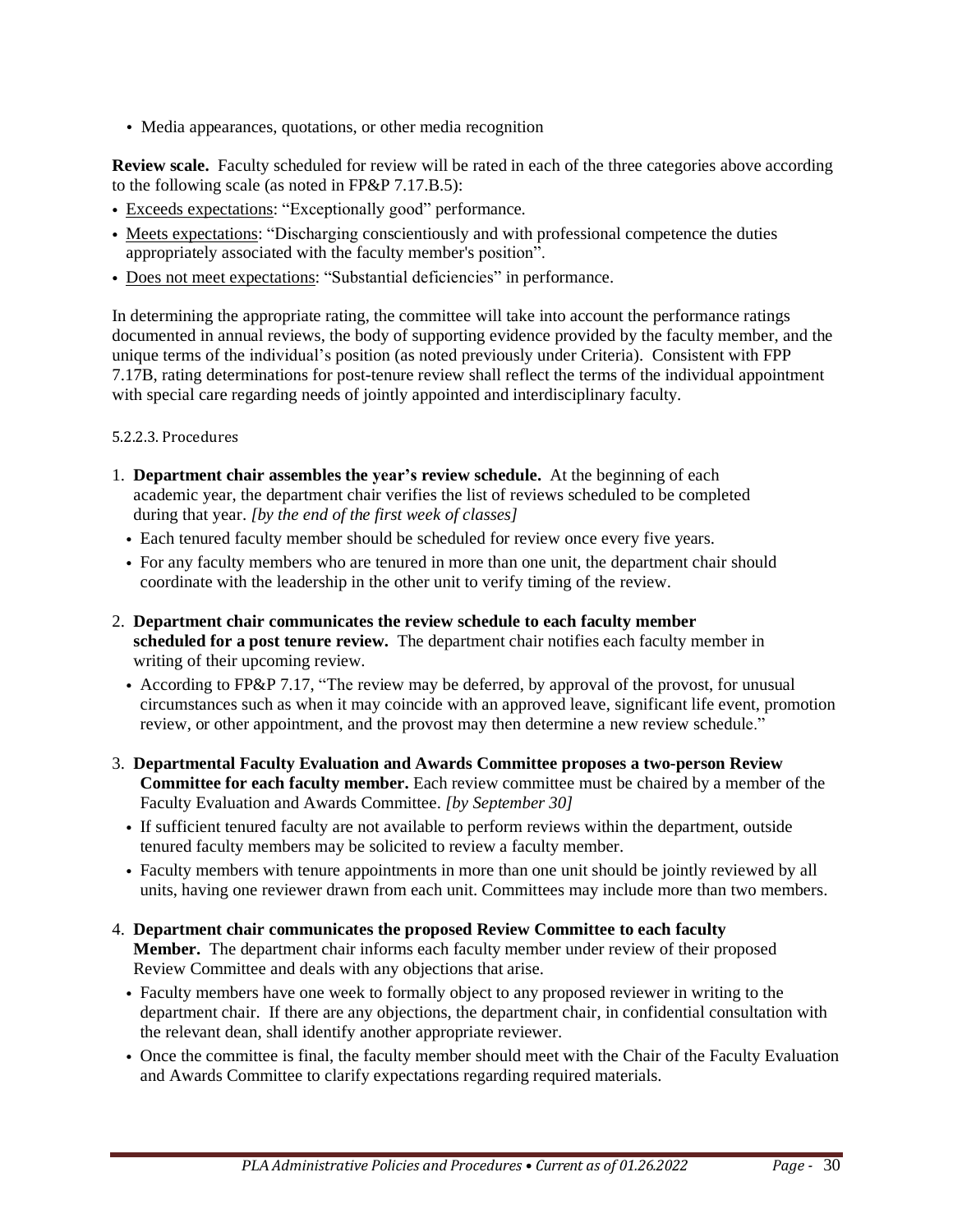- 5. **Faculty member submits supporting evidence.** Once the Review Committee has been accepted by the faculty member, the faculty member must supply supporting evidence to the Review Committee, including:
	- a full and up-to-date curriculum vitae;
	- a statement providing a brief summary description of your role as a UW-Madison faculty member followed by a self assessment of your teaching, research, Extension (if applicable), and public service contributions for the last five years;
	- a brief statement of plans for the next three-to-five years.
	- access to copies of all scholarship published since the last post-tenure review;
	- access to representative syllabi (and those showing substantial change in course design) and summaries of student evaluations (as available) from all courses taught since the last post-tenure review (to be compiled by department administration);
	- access to all annual activity reports submitted since the last post-tenure review;
	- any other materials providing evidence of the faculty member's accomplishments and contributions that the department or the faculty member feel are relevant to the review.

NB: Letters from outside the university may be submitted but are not required as part of the review process.

The department will preserve in the faculty member's personnel file all submitted documents (other than documents such as publications that are readily accessible elsewhere).

6**. Review Committee conducts interviews.** The Review Committee may meet

 in person with the faculty member to discuss the supporting evidence if either the reviewers or the faculty member so desire.

- The Review Committee may also choose to consult with individuals who have knowledge of the faculty member's work. The names and affiliations of any individuals proposed to be consulted about the faculty member's work must be approved by the faculty member in advance.
- 7. **Review Committee writes up draft report for Executive Committee.** The Review Committee writes up a draft of the review report (generally five to ten pages long) and submits a copy to the Executive Committee for discussion.
	- The draft review report should clearly state whether the faculty member "Exceeds expectations," "Meets expectations," or "Does not meet expectations" in each of the three categories of (1) Research and Scholarly Productivity, (2) Teaching and Mentoring, and (3) Outreach, Extension, Service and Governance.
- 8**. Executive Committee discusses draft report and votes to accept.** The Executive Committee meets to discuss and vote on acceptance of the draft review report for each faculty member. Any voted changes are incorporated into the final copy of the review report.
	- A review report is not considered complete until the Executive Committee has voted to accept it. For example, the Executive Committee may direct the Review Committee to gather more evidence before accepting the report.
- 9. **Within 10 days, department chair transmits final review report to faculty member (who may respond).** The department chair provides the faculty member with the final review report as accepted by the Executive Committee. The faculty member shall have the right to prepare a written response to the report within 30 days after receipt.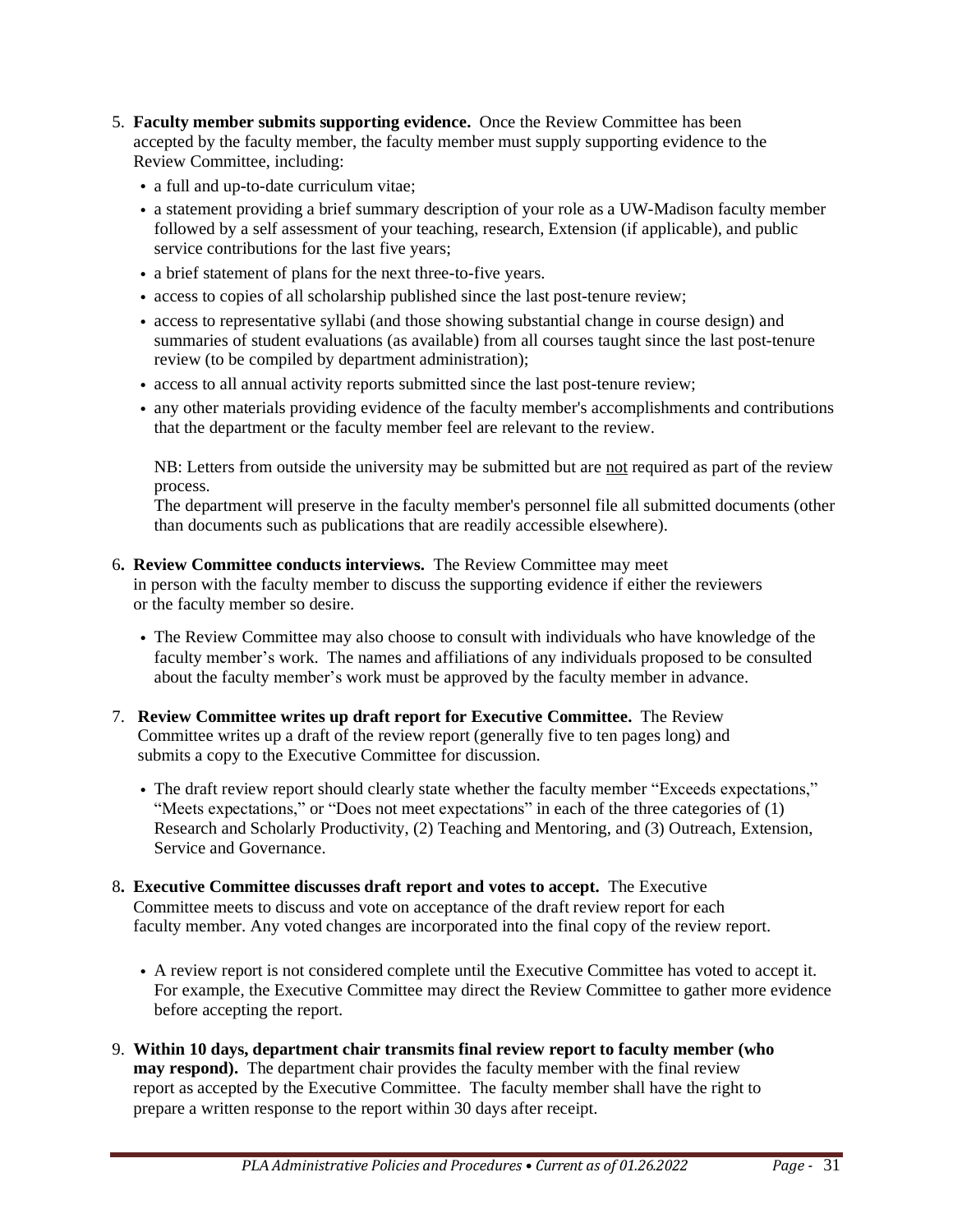**10. Department chair files final review report and response (if any) with the Dean no later than March 1.** A copy of the review report and any written response to it, shall be placed in the departmental personnel file of the faculty member and provided to the Dean for sufficiency review.

### **5.2.3 Procedures for Promotion to Full Professor**

Associate Professors who are eligible for promotion to Full Professor and who intend to pursue a promotion request should discuss their interest with the Department Chair and the Chair of the Faculty Evaluation and Awards Committee (FEAC). Promotion requests are considered by a sub-group of the Executive Committee consisting of all Full Professors in the department (hereafter the Council of Full Professors). The request will be considered at a closed session of the Executive Committee. As a procedural matter, a faculty member seeking promotion to full professor should attend the Executive Committee meeting at which the request is considered.

A post-tenure review must be completed before the Executive Committee considers the request for promotion to full professor. If occurring in the same year, materials prepared for a post-tenure review my also serve as documentation for the promotion request, consistent with guidelines of the College of Letters and Science.

Guidance from the College of Letters and Science indicates that recommendationsfor promotion should be basedonmeritorious performance inrank, not merely length ofservice. The departmental review and supporting documents should be similar in intent, though not necessarily in length, to those submitted for recommendation for promotion with tenure. Documentation for promotions to full professor submitted to the Dean of the College of Letters and Science should include:

- a cover letter from the Department Chair with department recommendation;
- a complete, updated vita (prepared by the associate professor);
- documentation of contributions to research, scholarship, outreach/extension, and service since promotion to tenure, including a narrative analysis of the candidate's contributions in each of these areas, including evidence of significant integration of efforts across them. This reporting must be understandable to readers not in the candidate's specialty (prepared by the FEAC based on a dossier prepared by the associate professor);
- documentation of teaching performance, and other contributions to instructional effort including advising, the development of curricularmaterial, and integration with research and outreach/extension (provided by the associate professor);
- documentation of service contributions at the departmental, campus, and national levels (prepared by the associate professor).

Outside letters of reference are notrequired by the College of Letters and Science.

Materials must be submitted to the Dean of the College of Letters and Science no later than March  $20<sup>th</sup>$  of each academic year. Thus, the candidate must have met with the departmental and committee chairs prior to the second Wednesday of October of the prior fall semester, by which date the committee expects to learn if any associate professors are planning to apply for promotion. The deadline to supply completed materials to the FEAC is by the third Wednesday of November that academic year. The FEAC will establish other deadlines in order to supply the Council of Full Professors the candidate's dossier and the FEAC evaluation in a timely fashion.

In preparation for promotion to Full Professor, all tenured associate professors' research or creative activity, teaching, and service/outreach work are to be discussed **each year** with the Department Chair.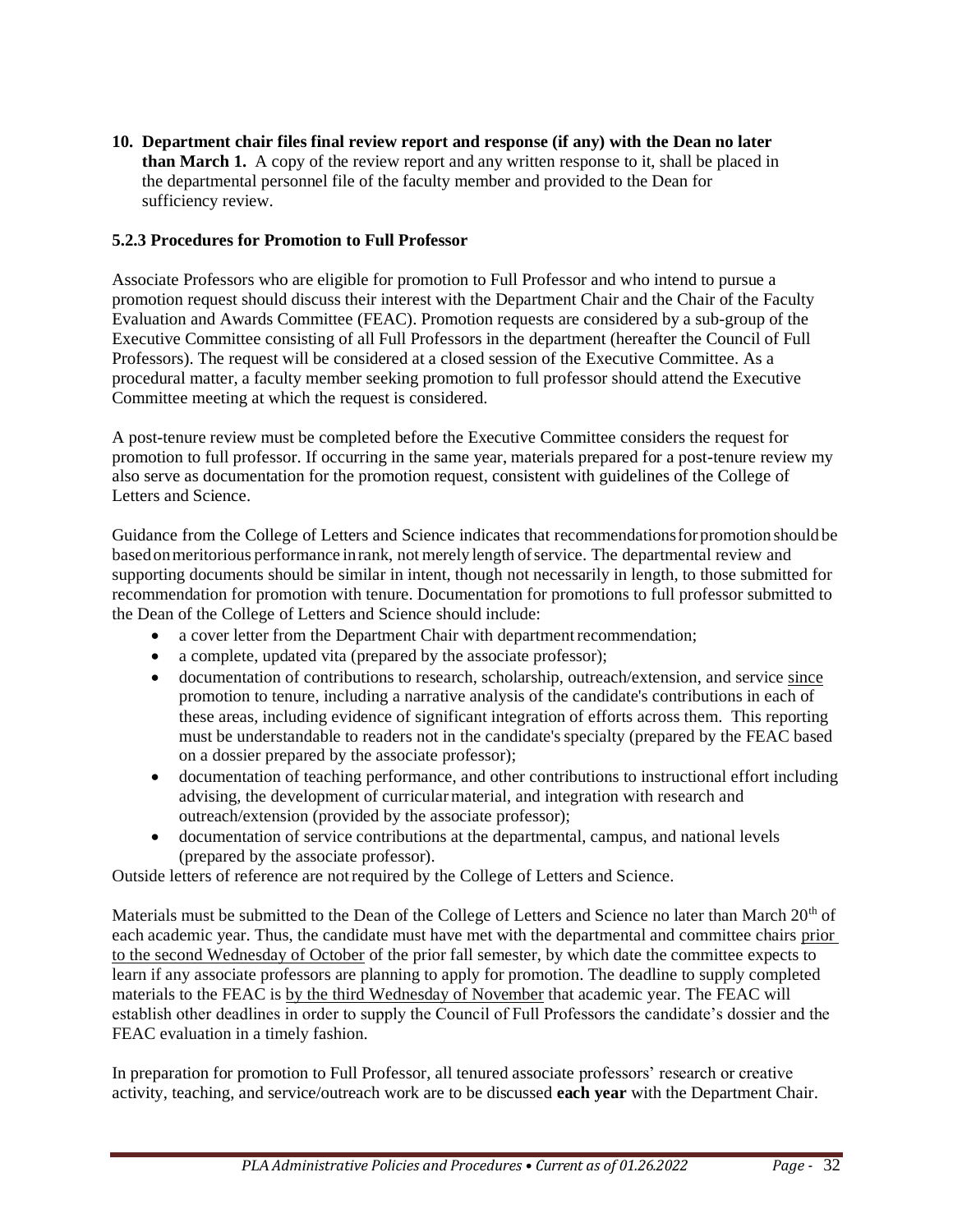Department chairs should initiate a discussion about the appropriate timing for promotion to full professor no later than at the associate professor's first post-tenure review (performed in the associate professor's fifth year). An associate professor can also ask the chair to be considered for promotion to full professor at any time. The request for consideration for promotion should be followed by a conversation between the chair and the associate professor about the criteria for promotion, the associate professor's record of achievement since promotion to associate professor, and the relative strengths of the case in the context of the department's criteria for promotion.

The criteria for promotion to Full Professor are reflective of the individual terms of appointment for each faculty member and include proportionate expectations of strong performance in the various areas of research/creative activity, teaching, outreach/extension, and service. Those with integrated Extension faculty appointments are expected to demonstrate support from the relevant leadership within Cooperative Extension.

When a decision is made to pursue promotion to Full Professor, the associate professor will prepare a dossier of work, including all publications, grant proposals, and other scholarship; evaluations of teaching from students and peers; and evidence of service (both at UW-Madison and to the profession more broadly), outreach, governance, and administrative work. The dossier should include all materials that are required in a normal post-tenure review and identify work completed in rank as associate professor. The dossier should also contain a brief reflective statement of major accomplishments and outcomes, when possible striving to discuss important interrelationships across them, while serving as an associate professor. Finally, the dossier should contain a brief (1-page) statement of plans and goals for the next 5 years. The chair will request department staff to assist the associate professor by providing access to necessary information.

When completed, the associate professor will submit the completed dossier to the Chair of the FEAC with a formal request for promotion. The small subcommittee will prepare a written evaluation of the associate professor's work and submit it for consideration to the Council of Full Professors so that the report and related materials can be read before a vote is taken. Similar to the post-tenure review process, in determining whether to recommend an associate professor for promotion, the committee will take into account the unique terms of the individual's position, the performance ratings documented in annual reviews, and the body of supporting evidence provided by the faculty member.

Faculty promoted to full professor must be contributing mature and exemplary teaching, scholarship, leadership to their profession, college, and/or broader community, and evidence of integrating aspects of all of them in their work that relates to community engagement, outreach, and extension, consistent with their appointments.

Work reflecting this level of contribution will follow from the Letter of Appointment and include:

- A clear established trajectory from national to international recognition for one's scholarly and academic contributions, which include research, teaching, outreach, extension, and service.
- Evidence of ongoing scholarship productivity depending on the character of each individual's academic appointment. Examples might include: an average of two or more peer reviewed publications/year, or acclaimed books/textbooks, publications in high impact journals, substantial citations of previous work demonstrating ongoing relevance and intellectual leadership particularly in the case of an individual whose combined responsibilities emphasize this type of academic performance; high-profile jurying appointments, peer reviewed project grant awards, exhibitions, web resources, sites, productions and publications, public media coverage of scholarship, teaching, outreach, projects and productions in many formats. Evidence of significant leadership in academics or the profession. Some examples: chairing professional inter/national organizations, hosting inter/national conferences, editing inter/national journals and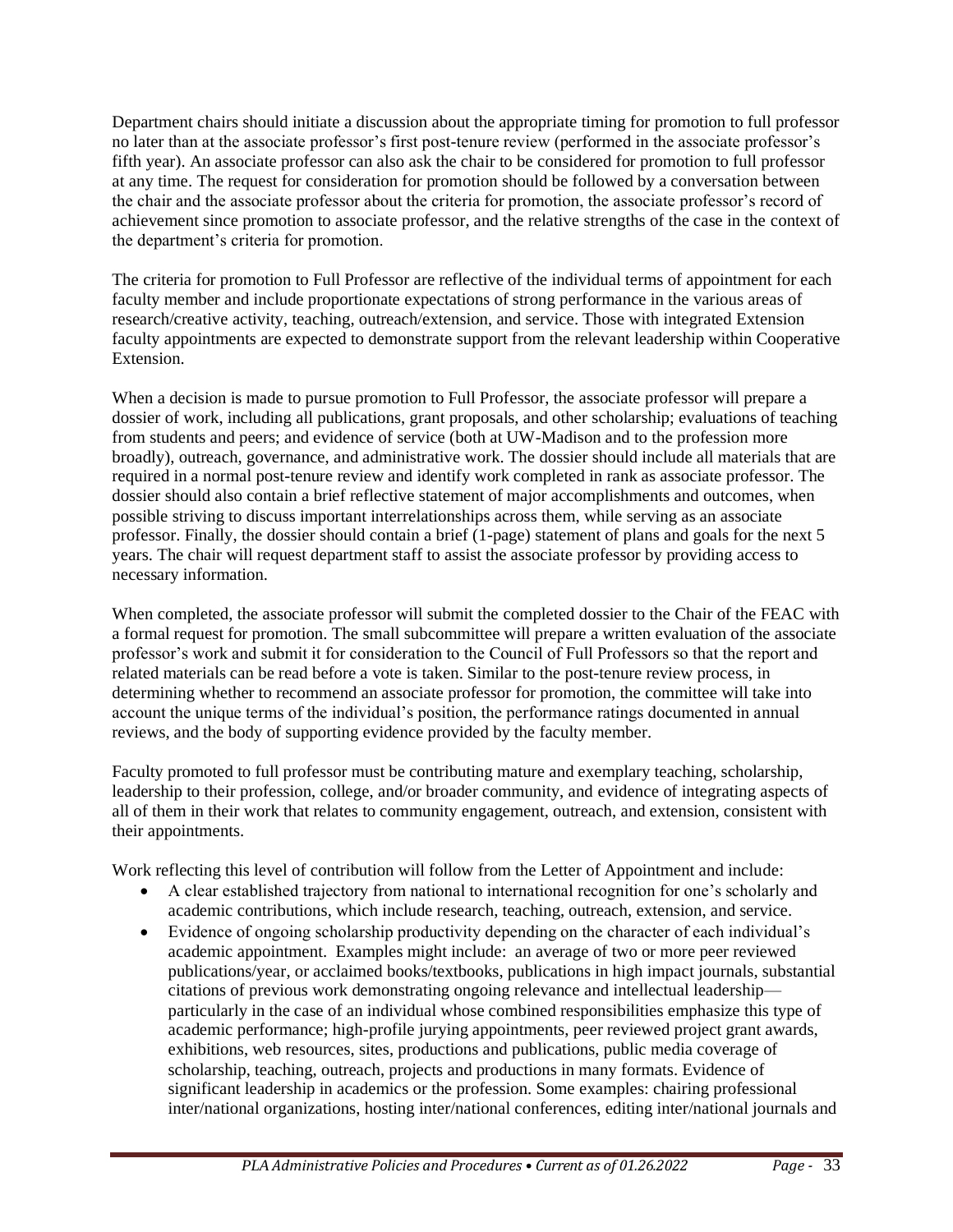publication series, directing cross-college and community engagement programs or initiatives, chairing a department or major university committee, receiving prestigious academic recognition through awards, fellowships, public coverage.

- Exemplary teaching and/or teaching and learning scholarship and/or innovation. Examples might include: impactful outreach/extension learning, either transformative for the community, or in how teaching is done through community engagement; ongoing advising and successful matriculation of graduate students; continued leadership and service to undergraduate and graduate students through, for example, involvement with career fairs and capstone presentations.
- Service as a role model for colleagues, students, and staff through, for example: senior-level mentoring of junior faculty; leadership on campus that may involve representing the department or college in governance, innovations, or controversial issues; representing students and colleagues in the community and professional organizations such as CELA, APA, etc.; nominating others for awards and professional development opportunities.
- For faculty with formal Extension appointments as Integrated Specialists, activities as appropriate to the current structure of appointment.
- Progress in addressing any "does not meet" expectations and no evidence of repeated "needs" improvement" evaluations.

The Council of Full Professors will, after reading the report of the Faculty Evaluation and Awards Committee and evaluating the associate professor's work, vote on whether or not to promote. A successful vote to promote requires a simple majority of full professors in the department (excluding faculty on sabbatical leave, whose participation is welcome but optional).

Once the vote has been taken, the Department Chair will report the results of the vote to the associate professor, and – if the vote is positive – write a letter recommending promotion to the Dean of the College of Letters and Science. Promotions from associate professor to full professor are reviewed by the Dean and academic associate deans of the college.

Consistent with college policy, the Department Chairs are encouraged to consult with the appropriate Associate Dean about possible promotions before the formal documentation is submitted, especially in cases where a candidate has fewer than five years in rank as an associate professor, or in cases where additional documentation may be deemed appropriate by the college. In the event of a negative vote, the chair will meet with the faculty member to discuss how to create a stronger case for promotion at a later date.

# **5.3. Faculty Leave**

The department strongly encourage professional development and research activities of faculty, recognizing that pursuing these translates into time away from teaching.

### **5.3.1. Criteria used by the department in considering leaves, including sabbatical requests**

- $\Box$  A critical mass of faculty must be available to offer the instructional curriculum and to sustain our core courses and critical concentration offerings; in meeting this "critical mass" requirement, careful consideration should be given to equitably balancing the leave opportunities and departmental workload among faculty.
- $\Box$  The proposed leave of absence or other release from teaching responsibilities must relate to the mission of the Planning & Landscape Architecture Department, e.g., professional development, student training and research opportunities, publications, etc. (consideration will be given to both